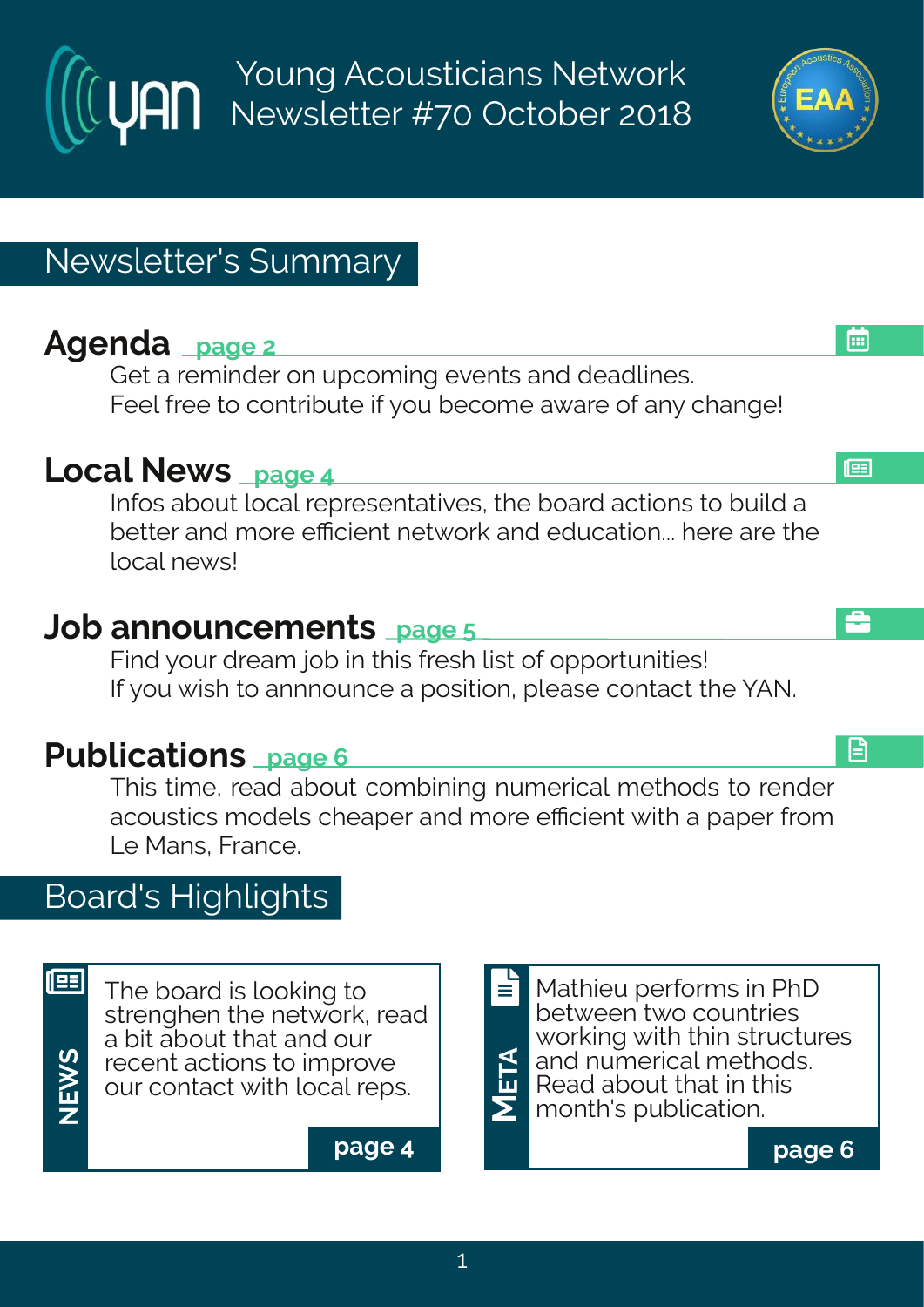# Yt gsq mk#zi r xw

Tgxsfiv#56=

9<sup>x</sup> #2#; <sup>x</sup> #46 #Fyhn swyng #Fgsywwngw#756=3Meg fy wk #Livg er } 3

- 79<sup>x</sup> #247; <sup>x</sup> ##6 #KNF#756=4 XJHSNFHÄ (XNHF#756=#6 #9><sup>x</sup> # terrnwt#Hsrkviww#sj# Fgsywngw#65xl#Niiwng#Hsrkviww#sj#Fgsywngw#66<sup>4</sup>#Niivseq iwnger#Hsrkviww# si#Fgsywmgw#Hehme# tem3
- 7><sup>x</sup> #2486<sup>w</sup>##6 #KHFH#756=##6 ##7<sup>rh</sup>#Kvergs2HI miwi#Fgsywxmg#Hsrjivirgi3 Q #R er w#Kver gi 3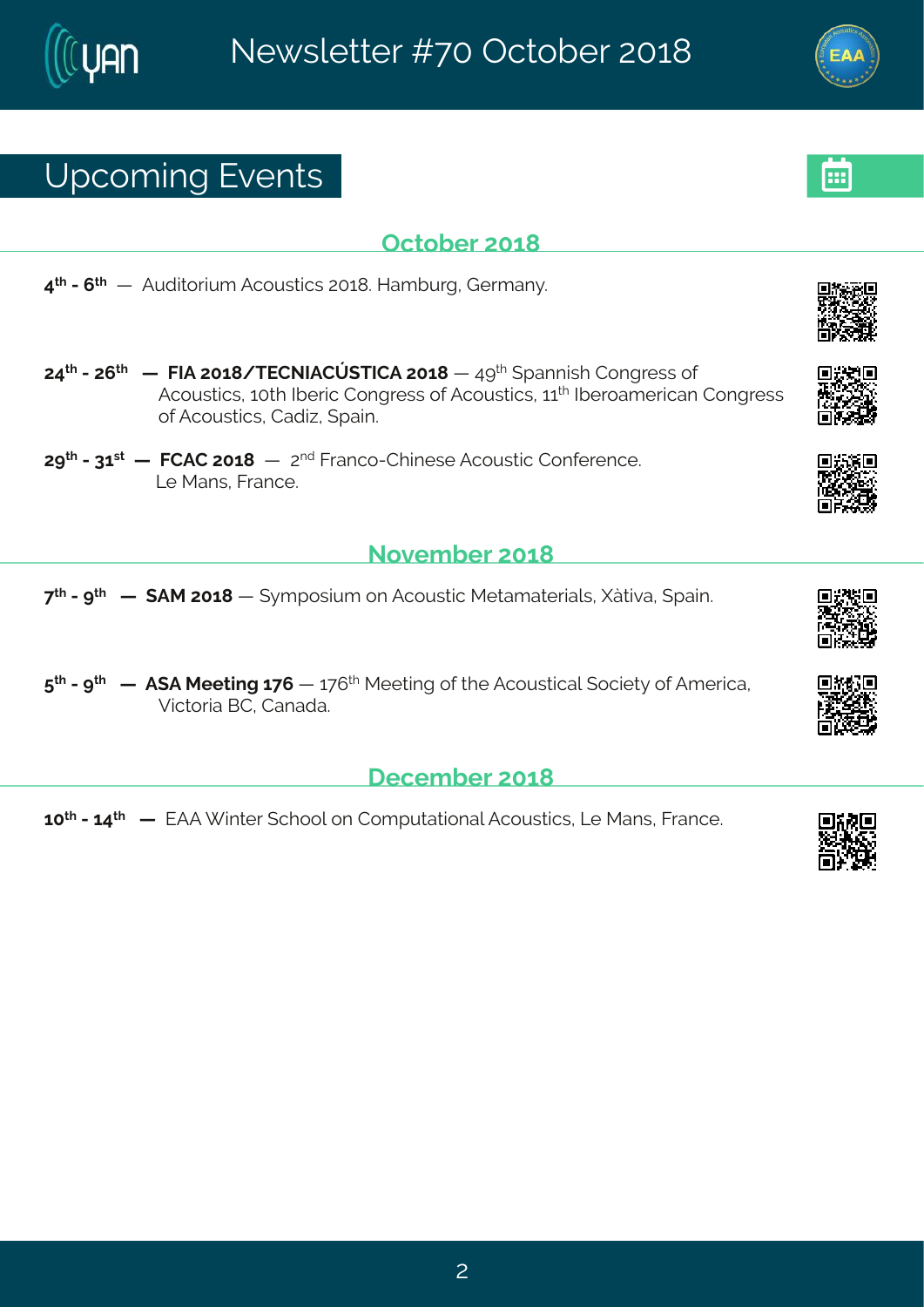Yt gsq mk# i ehpni w

#### Sszigfiw#56=

- 6 w 46 # FLF#756>#6 #9: \* #Frryep#Riixmk #sj#li#Livqer#Fgsywwmgep#sgmix}3 Wswsgottivq er} Stiehpni# f wwegx#wyfq mwnsr
- 6:  $*$  # \$ # FLF#756>#6:  $*$  # Frryep#Riixmk #sj#li#Livq er#Fqsywwmqep#sqmix} 3 WswsgoffLivger} 3 i ehpni#sv#wyhirx#verx#ettpgexmar
- 6: x # 4# 6 # JFF # m xi x # gl ssp#sr # Hsq t y xexmsr ep#Fgsy wxngw 36Q #R er w # K ver gi 3 Jrh#sj#evp}#wikmwwexmar
- 78<sup>th</sup> #G nae qs yw mogw #6 # \* # N xi vrex nsrep# Hs r ji vi r gi #s r#G ns2 F qs yw mogw 8 Osykl f svsykl #Yrmzi wwnot #YP 3# i ehpmi#sv#ef www.egx

## ligiq fiv#56=

6<sup>w</sup>#46 #NH(Z#7;#46 ##7<sup>;x|</sup>#Nxivrexmsrep#Hsrkviww#sr#(syrh#erh#Zmfvexmsr3# R sr xi ep#Her ehe 3# i ehpni #sv#ef wweqx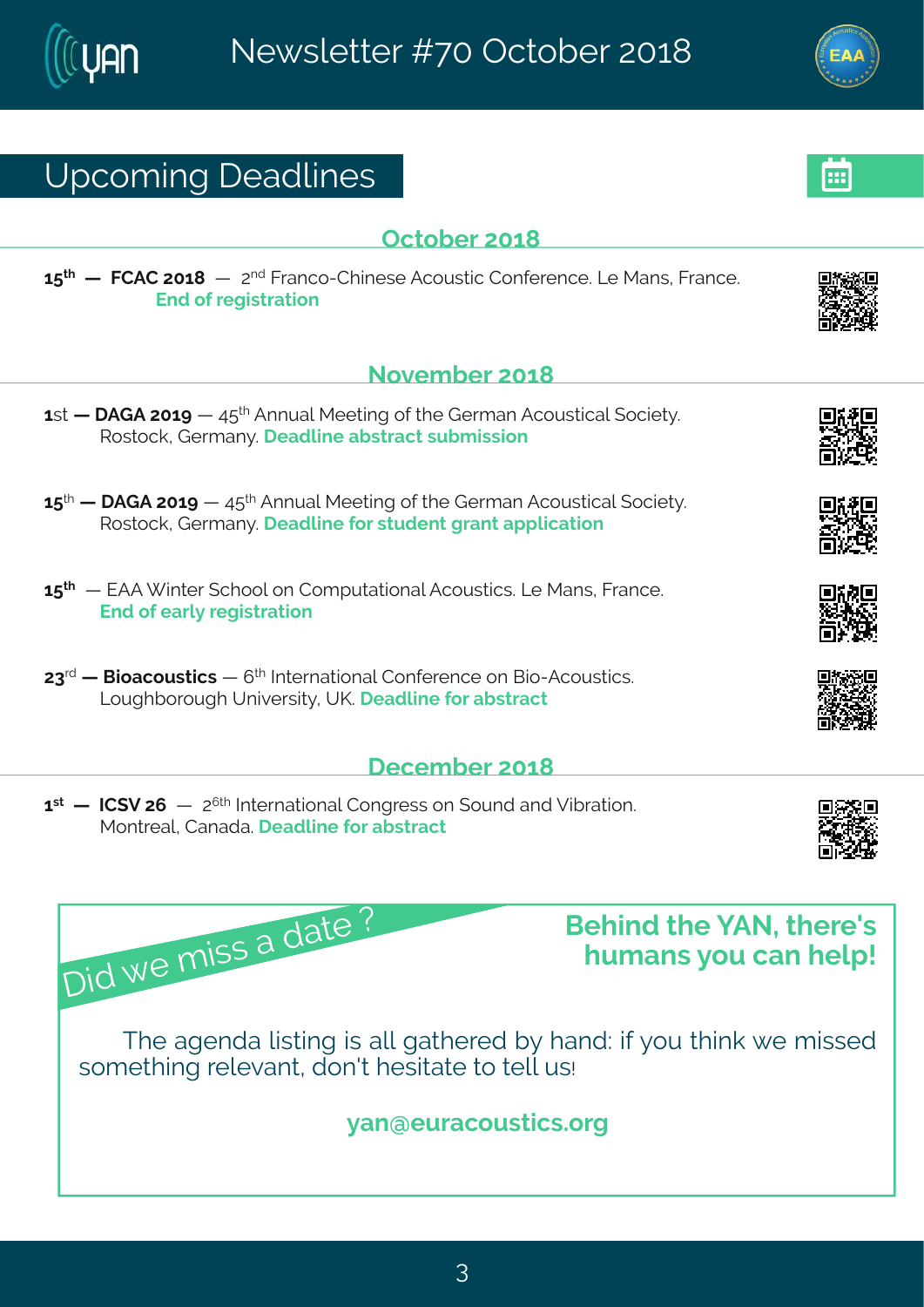## CsgeptSi{w

#### Cs gep#N't vi wir xextrai w

Not #syhiv#xs#ww.irklir#xli#feqofsri#sj# xli# FS #xli# f sevh# mo# r s{ # vigs r xeg x m k # eng# ps gep# vit vi wir xexpoliw#xs#kix#e#gpiew#zmi{#si# { Ingl#gsyrxvmiw#evi#pegonnk#sri#erh#{ Is#nw#m# glevki $3/2$ l mottmottxlitt vipmon mev} #t vsgihy vi#xs# er#mottwszih#dspoefsvexmsr#fix{iir#xli#sevh# erh#xli#vitw#mn#xli#ytgsqmnk#qsrxlw&# No hiih 1# ejxiv# xli# pew # f sevh # q i i xnn k # m # L vi i gi #x i #] FS#hi gmhi h#xs#f i #g svi #er h#  $q$  svi#t viw r x# mn#xli#qsvrxvmiw#xl vsvkl# lettirmkw#ex#gsrjivirgiw#gs2svkermwexmsr# si# { syow | st w # er h # wi www.nsr w # er h # f i xxi w # gsq q yr mgexmsr# xs# er h# jvsq # xli# psqep# ws gm x mw 8

Xlivi, whe #psx#xs#fi#hsri#fyx#fi#i|tigx#  $\overline{x}$  moth rif # } i ev# $\overline{x}$  # f i # e# jvymojy p# js v# xl i # swkermexmsr#f wnkmk#i{#sspw#erh#qierw#s# f i#q svi#ex#xl i#wivzmgi#sj#|syrk#egsywmogmerw# epotsziv#Jyvsti#yx#epws#sziwwiew3

[ i #evi#gsrwwerxp}#pssomrk#jsv#}syv#mrtyx# epns?#{ l ex#{ syph#}sy#pmoi#xs#wii#mn#xl mw# ri{ wpixxivD#{ Imgl#mnjsvq exnsr#evi#}sy#xli# q swo#mxi viwaih#mD#hs#}sy#lezi#sxliv#mhiew# sr#s{#i#qsyph#motwsziD

I sr, x# i womexi#erh#wirh#yw#e#q empoks

#### } er Ei y vegs y wargw& vk

### Xvemmk#syrk#gsywngmerw

szi v# Jyvsti# tvsnigxw# Fno#  $ex$ i# hi zi pst t m k # x s # x vern # ri { # egs y w x rogner w # ex # ep #  $\pi$  zi pwtsi# womposin\th} sy#evi#e{ evi#si#er }# wem m k # t vsk veq#sxliv#|F#gsyph#vik mwiv#mm#tpiewi#pix# yw#ors{#erh#(i.po#ehh#xliq#xs#(qlspe1#xli# JFF#hexefewi#sv#eqsywwmgw#qsywiw3

## JFF# mxi v# ql ssp

Tr#xli#weqi#xstmg1#hsr,x#jsvkix#xs#wmkr# yt# jsv# xli# JFF# [ mnxiv# (glssp# sr# Hsqtyxexmsrep#Fgsywxmgw#xs#fi#liph#mn#Q# Rer whilk vergit thin thin in in thin worked in the sworth si#xli#ywyep#xiglrmoyiw#{mxl#pigxyviw#erh# t vegxngepw#erh# mo#vszmhi#e#kssh#  $\max$ hygxnsr#  $x$ s# er } f sh } #  $\text{max}$  viw  $\text{h}\#$  sv# { svom k# {  $\text{nd}\#$ ryqiwngep#qixlshw#xs#qship# easyword#lirsaire3 •  $1^{10}$  D  $\ddot{\theta}$   $\ddot{\theta}$   $\ddot{\theta}$   $\ddot{\theta}$   $\ddot{\theta}$   $\ddot{\theta}$   $\ddot{\theta}$   $\ddot{\theta}$   $\ddot{\theta}$   $\ddot{\theta}$   $\ddot{\theta}$   $\ddot{\theta}$   $\ddot{\theta}$   $\ddot{\theta}$   $\ddot{\theta}$   $\ddot{\theta}$   $\ddot{\theta}$   $\ddot{\theta}$   $\ddot{\theta}$   $\ddot{\theta}$   $\ddot{\theta}$   $\ddot{\theta}$   $\ddot{\theta}$   $\$ 

# Uyf pro # i vi \$

 $Q/\beta$ #erh#Fykyw#ti{wpixxiv#ew# wti greph#yx#xli#ywyep#Uyfprojexnarw# wig xnsr  $\#$ m # s {  $\#$  eqo  $\#$ s  $\#$  s vq ep $\#$ \$

I sv#ezi#e#i girx#vfpraexmsr# sy, vi# wtigrapp}#t vsyh #sjD Isr, x#liwnxexi#erh#wirh#yw? XI i #ef wwegx F#pno#s#di#ypp#xilx F#N sw# na#ef syx#sy ] sy v# rgi wx# rgxy vi F#gsrxegx#ehhviww

} er Ei yvegsywargw3s vk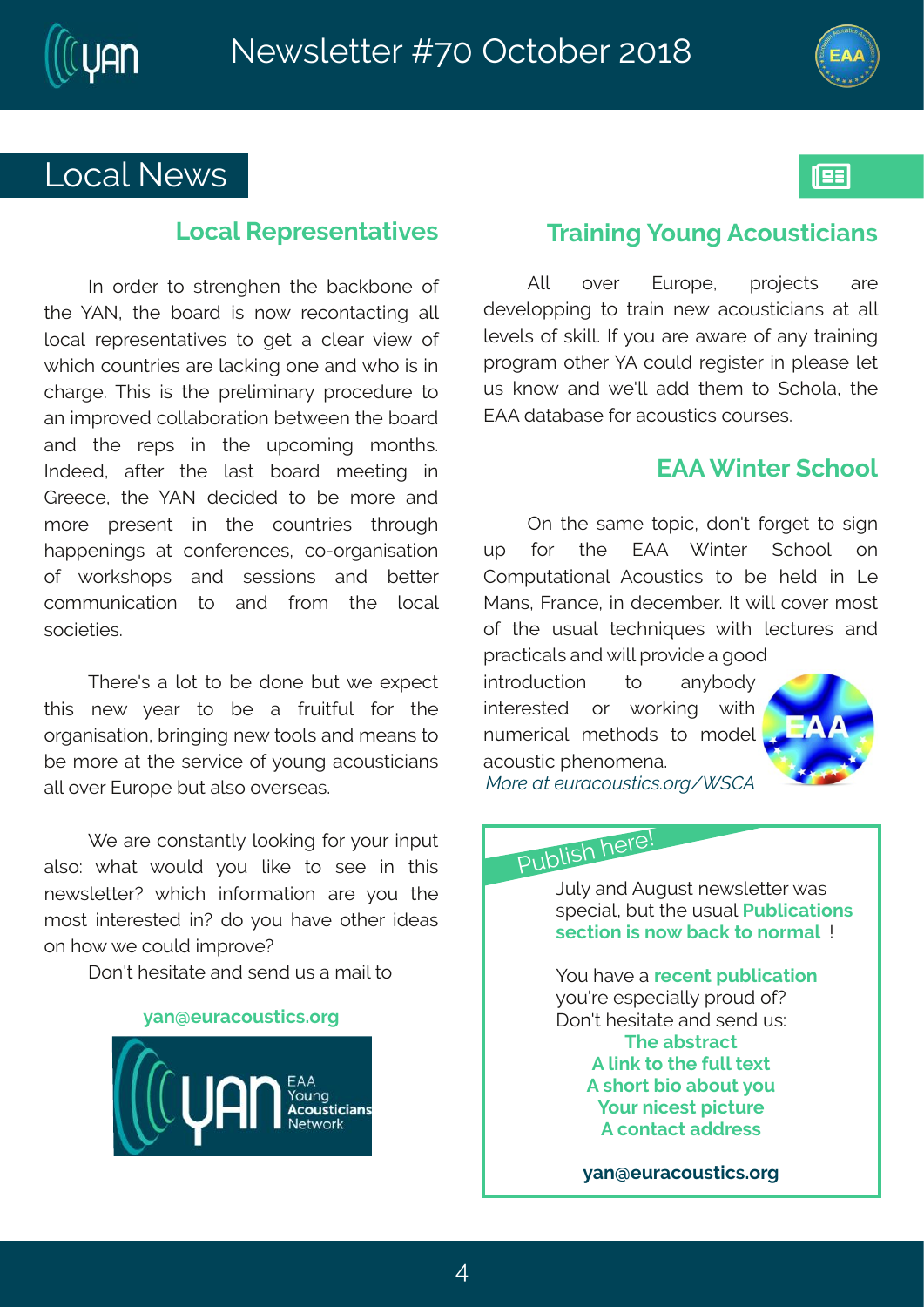# Osf#Frrsyrgiqirxw

Lvehyexi#Fgsywmgw#Hsrwypxerx#ex#Hyrhep@sRergliw-iv#Yrmah#Pmnkhsq3 Ft t proexpar #hi ehpmi  $H = 4654756$ 

Fgsyworg#Hsrwypxerx4(irmsv#Fgsyworg#Hsrwypxerx#ex#Fvgehmo#) ewnnkxsr#erh#Csrhsr# Yrmih#Pmkhsq 3

Fgsyworgw#Jrkmiiw#ex#Gs{iw#+#mpomw?#ximmk1#Yrmaih#Pmkhsq3

Fgsywngw#Hsrwypxerx#ex#Rexglxigl3#Qsrhsr1#Yrmxih#Pmnkhsq3

(irmsv4Uvmgmtep#Fgsywngq#Hsrwypxerx#ex#Hepmfvi#tievgl3KGmxqmnkleq1#Yrmaih#Pmnkhsq3

Fgsyword #Xiglr rogner#ex4MF#Fgsywordgw&Hlipq wis wht#Yrmaiht#Pmnkhsq 3

Ovrnstuktus nigx#lrkmiiw#Fgsywomgw##Zmluexnstrw#ex#Xwegxipfip&Gwwwipw#Gipkmyq3

(} wxiq #Jrkmiiv#Fyhnsn#ex#Zspzs#HewoaŁsxlirfyvkt#{ihir3

Isgxsv#sv#(irmsv#Jrkmiiv#m#Fgsywwmgw#ex#MFU7Y3#Lvirsfpi1#Kvergi3